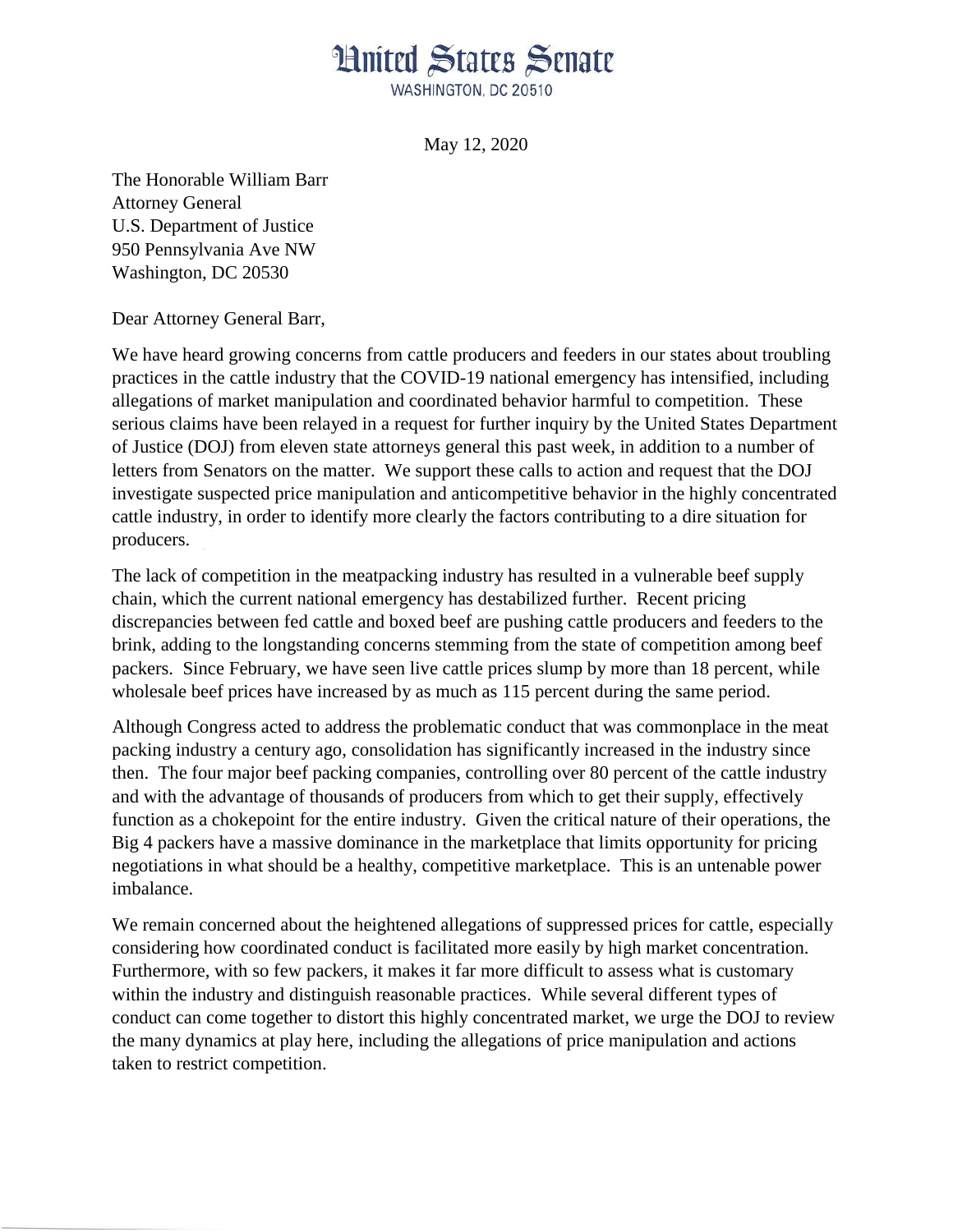We recognize that antitrust enforcement alone cannot wholly reshape the industry. However, antitrust laws do have a critical influence in keeping markets competitive as we seek to address the complex issues facing America's livestock industry during this pandemic. Guided by both the Sherman and Clayton Acts, in addition to the Packers & Stockyards Act, the DOJ's enforcement responsibility is key to ensure market manipulation and anticompetitive conduct do not interfere with competitive market forces within the beef supply chain.

Given the opaqueness of this concentrated industry, DOJ is in a distinct position to gather the facts and evidence necessary to determine the forms of collusion or other unfair and deceptive practices that might exist behind identical prices or certain buying and selling patterns among packers. We are greatly encouraged to see the momentum at the state level displayed by the coalition of eleven state attorneys general who wrote to the DOJ on May 5, 2020. We also respectfully request that the DOJ collaborate with our state antitrust enforcers to inform comprehensive efforts at both the federal and state levels for careful examination of the cattle industry's competitive dynamics.

Cattlemen across America seriously question the ability for their children to take over what are frequently multi-generational, family-owned operations that have served as the engines for their communities and our country's food supply. The precarious market situation for feeders and producers could lead to a widespread collapse of this entire industry, making it susceptible to the forces of vertical integration, which may beset the industry far more quickly than once anticipated. It is critical for the DOJ to act expediently to investigate these concerning circumstances and evaluate potential competitive harms.

We appreciate your prompt consideration of this important matter.

Sincerely,

Deb Fischer Mike Crapo United States Senator United States Senator

 $\sum_{i=1}^n$ 

Steve Daines Doug Jones

Michael & Eng

Michael B. Enzi M. Michael Rounds United States Senator United States Senator

 $\frac{1}{2}$ 

United States Senator United States Senator

M. Michael